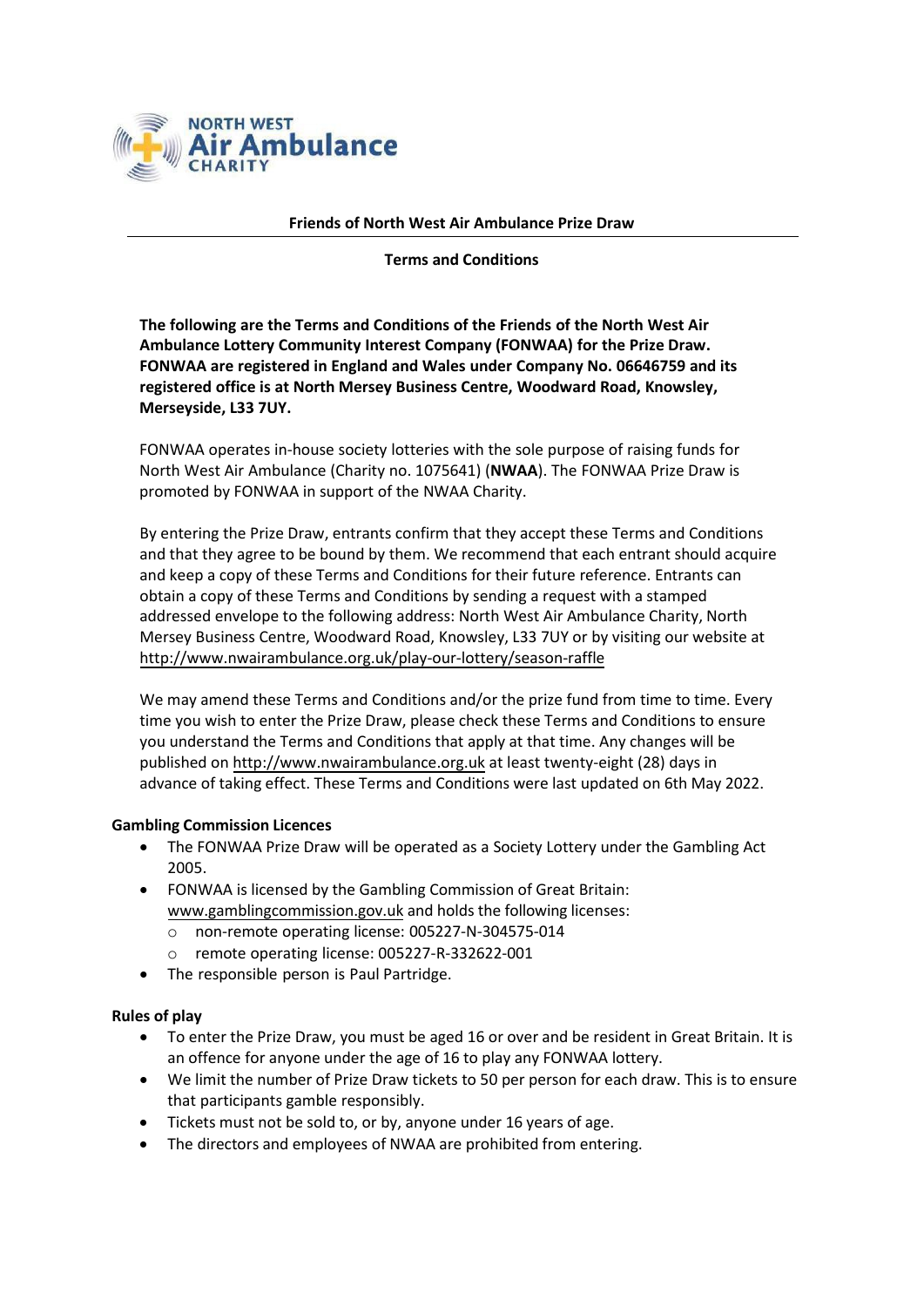- All tickets shall be priced at £1 and can be purchased with cash, cheque or debit card we do not accept credit card payments.
- All entrants acknowledge that their payment of £1 per ticket to enter the Prize Draw does not guarantee that they will win any prize.
- All Prize Draw entry sales are final and no refunds shall be made at any time, save as otherwise set out in these Terms and Conditions.
- Any unsuccessful payments, including bounced cheques, will result in withdrawal from the Prize Draw.
- FONWAA reserves the right to disqualify any entrant if it has reasonable grounds to believe the entrant has breached these Terms and Conditions.
- FONWAA reserves the right without notice or reason (acting reasonably at all times) to cancel or refuse entry to the raffle. This decision shall be final and binding. In such circumstances, relevant entries will be excluded from the applicable draw and any entry fees paid will be refunded. Other than FONWAA refunding any such entry fee amounts, FONWAA shall not (except to the extent that such liability cannot be excluded by law) be liable for any loss or damage (including the loss of the opportunity to enter the Prize Draw and/or chance of winning a prize) suffered by you in relation to such refusal or cancellation.
- All entrants are solely responsible for providing FONWAA with their accurate and up-todate contact details. In the event that an entrant changes their contact details, they will be solely responsible for advising FONWAA of such changes. FONWAA will be in no way liable for any failure or inability to contact any entrant due to errors, omissions or inaccuracies in the contact details that the entrant has provided.
- All late entries received after the closing date will be voided and the monies received for these entries will be treated as a cash donation to FONWAA.

# **Information to lottery players: proceeds and prizes**

- **How much is returned to the good causes and what good causes they're supporting?**
	- o In financial year 2021-2022, Friends of North West Air Ambulance received £133,929 in ticket sales for its Prize Draw. £60,397 (45.1%) for our Prize Draw went straight back to the charity.
	- o All profit from the lottery goes towards funding NWAA charity's lifesaving work, funding around 2500 of our flight missions annually.
- **How much is spent on prizes?**
	- o £21,150 (15.79%) was spent on prizes for our Prize Draw
- **How much is spent on expenses?**
	- o £52,382 (39.11%) on expenses for our Prize Draw
- **The process around the awarding of grants?**
	- o We don't award any grants
- **The way in which winners are determined and prizes allocated?**
	- $\circ$  FONWAA uses Donorflex by Care Data Systems to administer all aspects of the Lift Off Lotto and Prize Draw. The system has been verified by the Centre for Advanced Software Technology (CAST) Limited, for fairness and compliance with the applicable sections of the Gambling Commission's Technical Standards
	- $\circ$  The prizes are awarded on a 100% chance basis. There are no rollovers of prizes. A random number generator selects supporters who are entered into each draw to distribute the prizes.
- **What are the potential prizes available?**
	- o £5,000, £1,000, £500, £250, £75 (x4) for our Prize Draw
- **What is the likelihood of winning a prize in our Prize Draw?**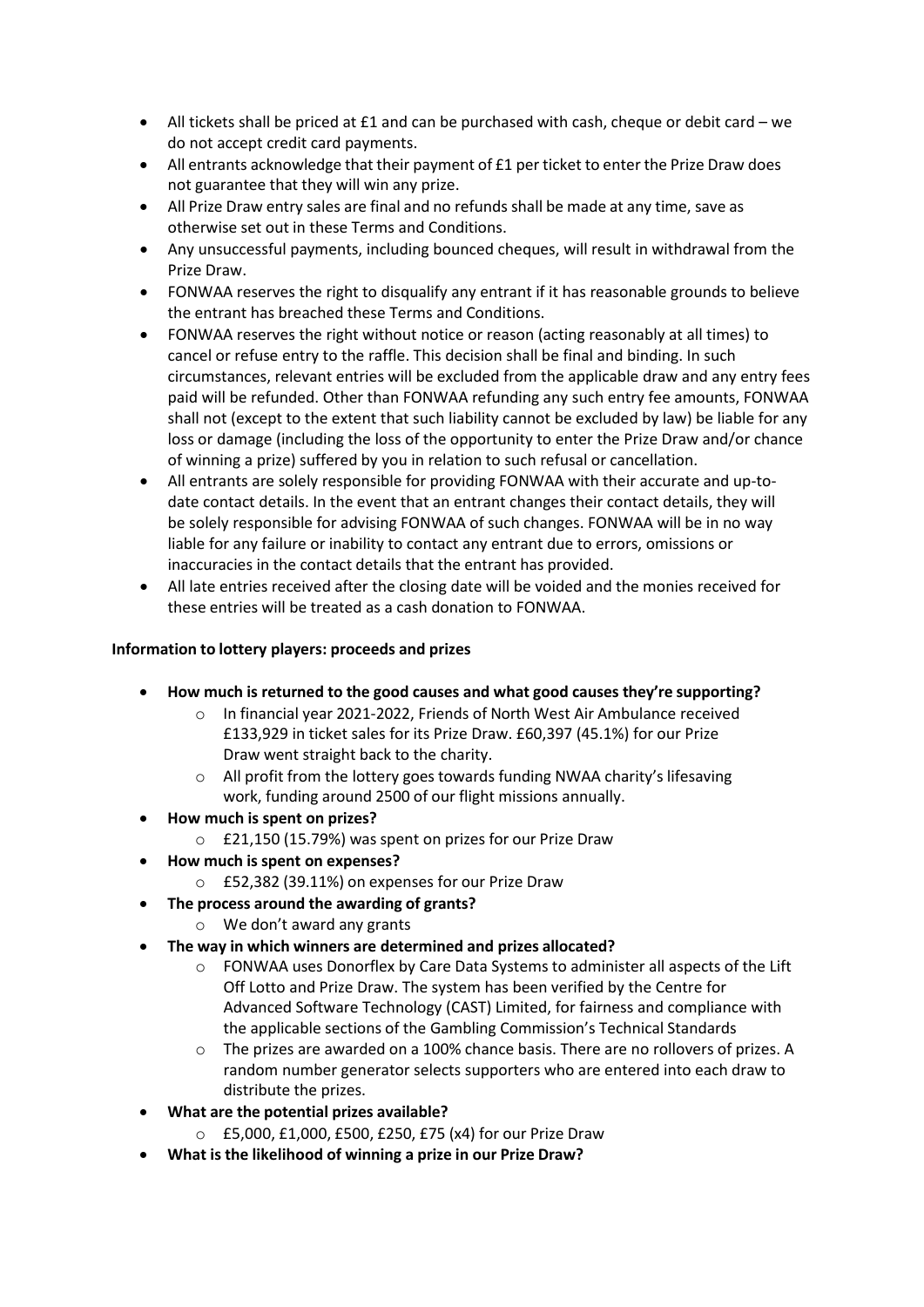$\circ$  If we sold 50,000 tickets in our next draw and have 8 prizes in total, this would mean you have a 1 in 6,250 chance of winning a cash prize.

## **The Draw & Prizes**

- All payments received will be held in an account by FONWAA and credited to the charity after the draw has taken place.
- Customer funds are kept in accounts separate from business accounts but they would form part of the assets of the business in the event of insolvency.
- The draw will take place on the date stated on the ticket, the winning numbers will be selected at random by licensed random generator software, witnessed, verified and recorded in writing by the designated officer and two other employees on premises of North West Air Ambulance.
- All winners will be contacted by telephone following the draw if we are unable to speak to winners we will send a letter.
- A full list of winners is also available in writing on request from the NWAA Head Office or visit our website [http://www.nwairambulance.org.uk](http://www.nwairambulance.org.uk/)
- If a cash prize is awarded, this will be made by cheque in the name of the entrant only, and posted as soon as reasonably possible following completion of the draw to a maximum of 15 working days.
- Every possible effort will be made to contact the winners. In cases where the information provided is out of date, incorrect or insufficient and we have been unable to contact the player then these will be treated as unclaimed prizes after a period of six months.
- Any prize cheques not cashed after a period of six months will be deemed to be and be treated as if it were a donation to the NWAA.
- If the winner of a prize is deceased, and the charity is subsequently informed of the death, the prize will be paid to the deceased's estate.

### **Complaints Procedure**

- Any complaints relating to the Prize Draw should be sent in writing to NWAA giving full details of the complaint and including any supporting documentation. Complaints can also be made via email or telephone.
- For full details of our complaints procedure please visit <http://www.nwairambulance.org.uk/play-our-lottery/season-raffle> under "**Complaints and Disputes procedure**" where our full instructions and contact details are provided.
- Any unresolved disputes following our complaints and disputes process can be referred free of charge to the Independent Betting Arbitration Service (**IBAS**).
- IBAS contact details are: [www.ibas-uk.com In](http://www.ibas-uk.com/)dependent Betting Adjudication Service PO Box 62639 London EC3P 3AS Tel: 020 7347 5883 Ema[il: adjudication@ibas-uk.co.uk](mailto:adjudication@ibas-uk.co.uk)

### **Data protection**

• FONWAA are committed to protecting your privacy. Data that is collected, stored and processed for the purposes of the prize draw is subject to the terms of NWAA's privacy policy. A copy of the Privacy Policy is available from NWAA direct or the NWAA website <http://www.nwairmabulance.org.uk/privacy-policy>